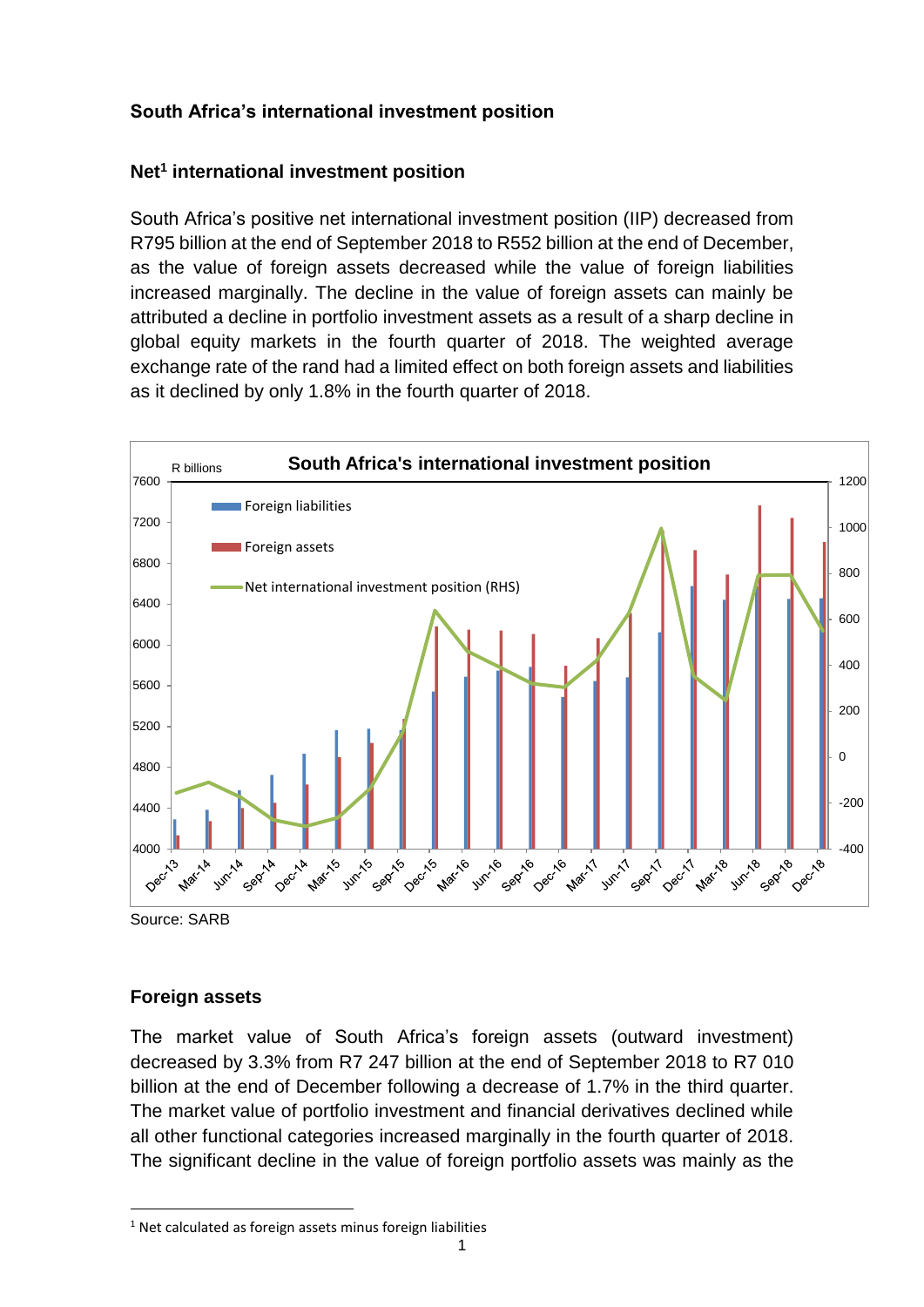result of a 14% decline in the US Standard & Poor's (S&P) 500 Index. The increase in direct investment was mainly due to a domestic company in the insurance sector acquiring a company abroad, while other investment increased as the domestic banking sector increased its deposits abroad.

#### **Composition of outward investment**

R billions

|                               | 31 Dec  | 31 Mar  | 30 Jun  | 30 Sept | 31 Dec  |
|-------------------------------|---------|---------|---------|---------|---------|
|                               | 2017    | 2018    | 2018    | 2018    | 2018    |
| Direct investment             | 3 4 1 0 | 3 3 2 6 | 3693    | 3415    | 3 4 2 5 |
| Portfolio investment          | 2 2 4 2 | 2 1 3 9 | 2 3 1 0 | 2441    | 2 1 7 7 |
| Financial derivatives         | 125     | 105     | 116     | 112     | 90      |
| Other investment              | 530     | 528     | 553     | 563     | 576     |
| Reserve assets                | 625     | 593     | 696     | 715     | 742     |
| Total                         | 6932    | 6692    | 7 3 6 9 | 7 247   | 7010    |
| Memo: US\$/Rand exchange rate | 12.2940 | 11.8128 | 13.7432 | 14.1581 | 14.4509 |

Source: SARB

Components may not add up to totals due to rounding off.

### **Foreign liabilities**

The market value of South Africa's foreign liabilities (inward investment) increased marginally from R6 452 billion at the end of September 2018 to R6 458 at the end of December. The 0.1% increase in the fourth quarter of 2018 followed a decrease of 1.9% in the third quarter. The increase in the country's foreign liabilities in the quarter to the end of December 2018 resulted from an increase in the other investment category, while all other functional categories decreased. Other investment liabilities increased as non-residents extended loans to and increased their deposits with the domestic banking sector. The decline in direct investment can mainly be attributed to the lower valuation of direct investment equity. The value of portfolio investment decreased as non-residents sold domestic shares and bonds on a net basis and as the FTSE/JSE All-share Index declined by 5.3% over the period.

### **Composition of inward investment**

| R billions |  |
|------------|--|
|------------|--|

|                               | 31 Dec  | 31 Mar  | 30 Jun  | 30 Sept | 31 Dec  |
|-------------------------------|---------|---------|---------|---------|---------|
|                               | 2017    | 2018    | 2018    | 2018    | 2018    |
| Direct investment             | 1926    | 1952    | 1863    | 1889    | 1854    |
| Portfolio investment          | 3727    | 3611    | 3717    | 3587    | 3 5 4 2 |
| Financial derivatives         | 137     | 112     | 119     | 105     | 91      |
| Other investment              | 788     | 769     | 877     | 871     | 972     |
| Total                         | 6578    | 6444    | 6576    | 6452    | 6458    |
| Memo: US\$/Rand exchange rate | 12.2940 | 11.8128 | 13.7432 | 14.1581 | 14.4509 |

Source: SARB

Components may not add up to totals due to rounding off.